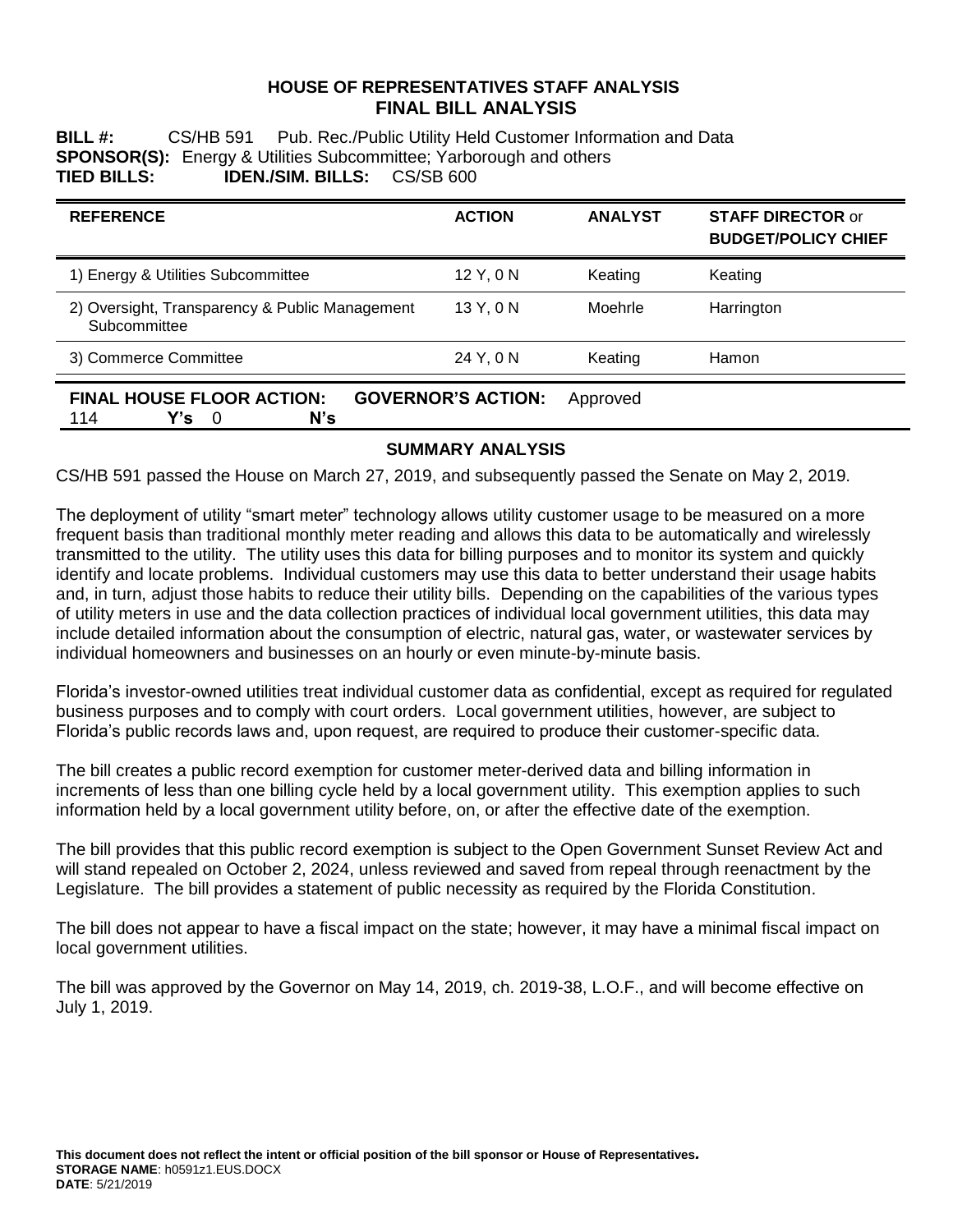## **I. SUBSTANTIVE INFORMATION**

A. EFFECT OF CHANGES:

## **Present Situation**

#### Public Records

Article I, section 24(a) of the Florida Constitution sets forth the state's public policy regarding access to government records. This section guarantees every person a right to inspect or copy any public record of the legislative, executive, and judicial branches of government. The Legislature, however, may provide by general law for the exemption of records from the requirements of article I, section 24(a) of the Florida Constitution. The general law must state with specificity the public necessity justifying the exemption (public necessity statement) and must be no broader than necessary to accomplish its  $pure$ 

Public policy regarding access to government records is addressed further in the Florida Statutes. Section 119.07(1)(a), F.S., guarantees every person a right to inspect and copy any state, county, or municipal record. Furthermore, the Open Government Sunset Review Act<sup>2</sup> provides that a public record or public meeting exemption may be created or maintained only if it serves an identifiable public purpose. In addition, it may be no broader than is necessary to meet one of the following purposes:

- Allows the state or its political subdivisions to effectively and efficiently administer a governmental program, which administration would be significantly impaired without the exemption.
- Protects sensitive personal information that, if released, would be defamatory or would jeopardize an individual's safety; however, only the identity of an individual may be exempted under this provision.
- Protects trade or business secrets. $3$

The Act also requires the automatic repeal of a public record or public meeting exemption on October 2nd of the fifth year after its creation or substantial amendment, unless the Legislature reenacts the exemption.<sup>4</sup>

#### Local Government Utilities

Pursuant to article VIII, section 2(b) of the Florida Constitution, municipalities have the governmental, corporate, and proprietary powers to enable them to conduct municipal government, perform municipal functions, and render municipal services, and may exercise any power for municipal purposes, except when expressly prohibited by law.

Municipalities are authorized by general law to provide water and sewer utility services.<sup>5</sup> According to a 2014 staff analysis, 254 municipalities provided water services and 222 municipalities provided wastewater service at that time.<sup>6</sup> Municipalities also are authorized by general law to provide natural

 $\overline{a}$ 

<sup>6</sup> Florida House of Representatives Staff Analysis of HB 813 (2014), p. 3 (Mar. 18, 2014).

 $<sup>1</sup>$  FLA. CONST. art. I, s. 24(c).</sup>

 $2$  S. 119.15, F.S.

 $3$  S. 119.15(6)(b), F.S.

 $4$  S. 119.15(3), F.S.

<sup>&</sup>lt;sup>5</sup> Pursuant to s. 180.06, F.S., a municipality may "provide water and alternative water supplies;" "provide for the collection and disposal of sewage, including wastewater reuse, and other liquid wastes;" and "construct reservoirs, sewerage systems, trunk sewers, intercepting sewers, pumping stations, wells, siphons, intakes, pipelines, distribution systems, purification works, collection systems, treatment and disposal works" to accomplish these purposes.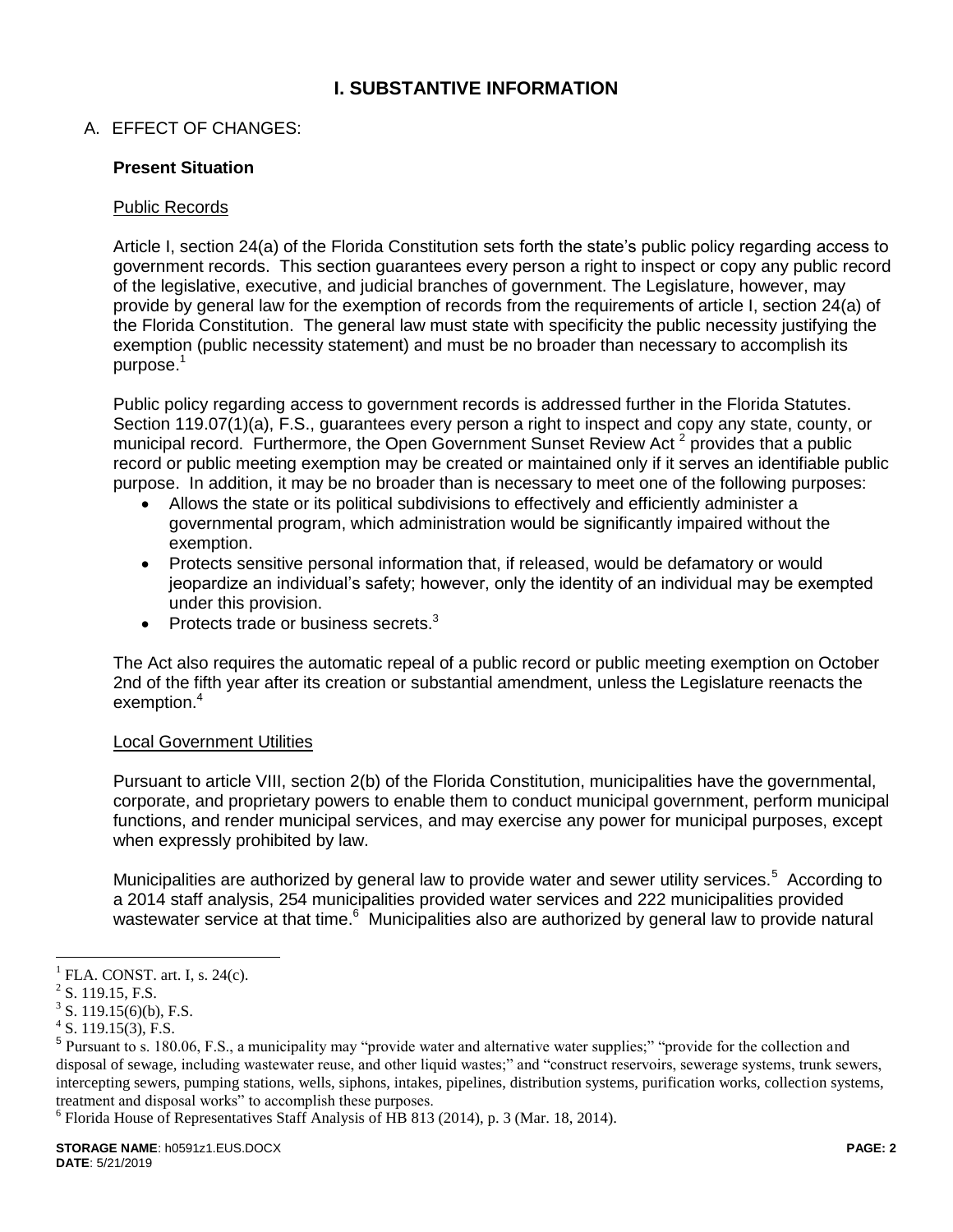gas services.<sup>7</sup> As of December 31, 2017, 27 municipally owned natural gas utilities provided service in the state.<sup>8</sup> With respect to electricity service, 33 municipally owned electric utilities serve approximately 14 percent of the state's population.<sup>9</sup>

Pursuant to article VIII, section 1 of the Florida Constitution, counties not operating under a charter have the power of self-government as provided by general or special law, while charter counties have all powers of self-government not inconsistent with general law or with special law approved by the county electors. Counties are authorized by general law to provide water and sewer utility services both within their individual boundaries and in adioining counties.<sup>10</sup>

#### Utility Customer Consumption Data

Traditional, analog utility meters record consumption at a utility customer's premises. On a regular, periodic basis, the meter is "read" in person by a utility employee to determine how much of the utility's service – electric, natural gas, or water/wastewater – was used at the premises since the last meter reading. This data is used by the utility for purposes of customer billing.

In recent years, utilities have deployed, to varying degrees, newer "smart meter" technologies that measure a utility customer's consumption on a more frequent basis (e.g., hourly) and transmit this data automatically and wirelessly to the utility. The utility still uses this data for billing purposes but also can use it to monitor its system and identify and locate problems more quickly. This more detailed consumption data may also be shared with individual utility customers, who may use it to better understand their usage habits and, in turn, adjust those habits to reduce their utility bills.

Florida's investor-owned utilities treat individual customer data as confidential, except as required for regulated business purposes and to comply with court orders.<sup>11</sup> Local government utilities, however, are subject to Florida's public records laws and, upon request, are required to produce their customerspecific data.

### **Effect of Changes**

The bill creates a public record exemption for customer meter-derived data and billing information in increments of less than one billing cycle held by a local government utility.<sup>12</sup> Depending on the capabilities of the various types of utility meters in use and the data collection practices of individual local government utilities, this data may include detailed information about the consumption of electric, natural gas, water, or wastewater services by individual homeowners and businesses on an hourly or even minute-by-minute basis. This exemption applies to such information held by a local government utility before, on, or after the effective date of the exemption.<sup>13</sup>

The bill provides a statement of public necessity as required by the Florida Constitution, which provides the following legislative findings:

 $\overline{a}$ 

- <sup>9</sup> Florida Municipal Electric Association, *Who is FMEA*, https://www.publicpower.com/about-us (last visited Mar. 12, 2019).
- $^{10}$  S. 125.01(1)(k)1., F.S. and s. 153.03, F.S.

 $<sup>7</sup>$  S. 180.06(8), F.S.</sup>

<sup>8</sup> Florida Public Service Commission, *Facts & Figures of the Florida Utility Industry*, p.13 (May 2018).

<sup>&</sup>lt;sup>11</sup> See Florida Public Service Commission, Smart Meters, http://www.psc.state.fl.us/ElectricNaturalGas/SmartMeters (last visited Mar. 12, 2019).

 $12$  For purposes of this exemption, "utility" means an entity that provides electricity, natural gas, telecommunications, water, chilled water, reuse water, or wastewater. S. 119.011(15), F.S.

 $^{13}$  S. 119.0713(5)(b), F.S. In 2001, the Florida Supreme Court ruled that a public record exemption does not apply retroactively unless the legislation clearly expresses such intent. *Memorial Hospital-West Volusia, Inc. v. News-Journal Corporation*, 729 So.2d 373 (Fla. 2001).